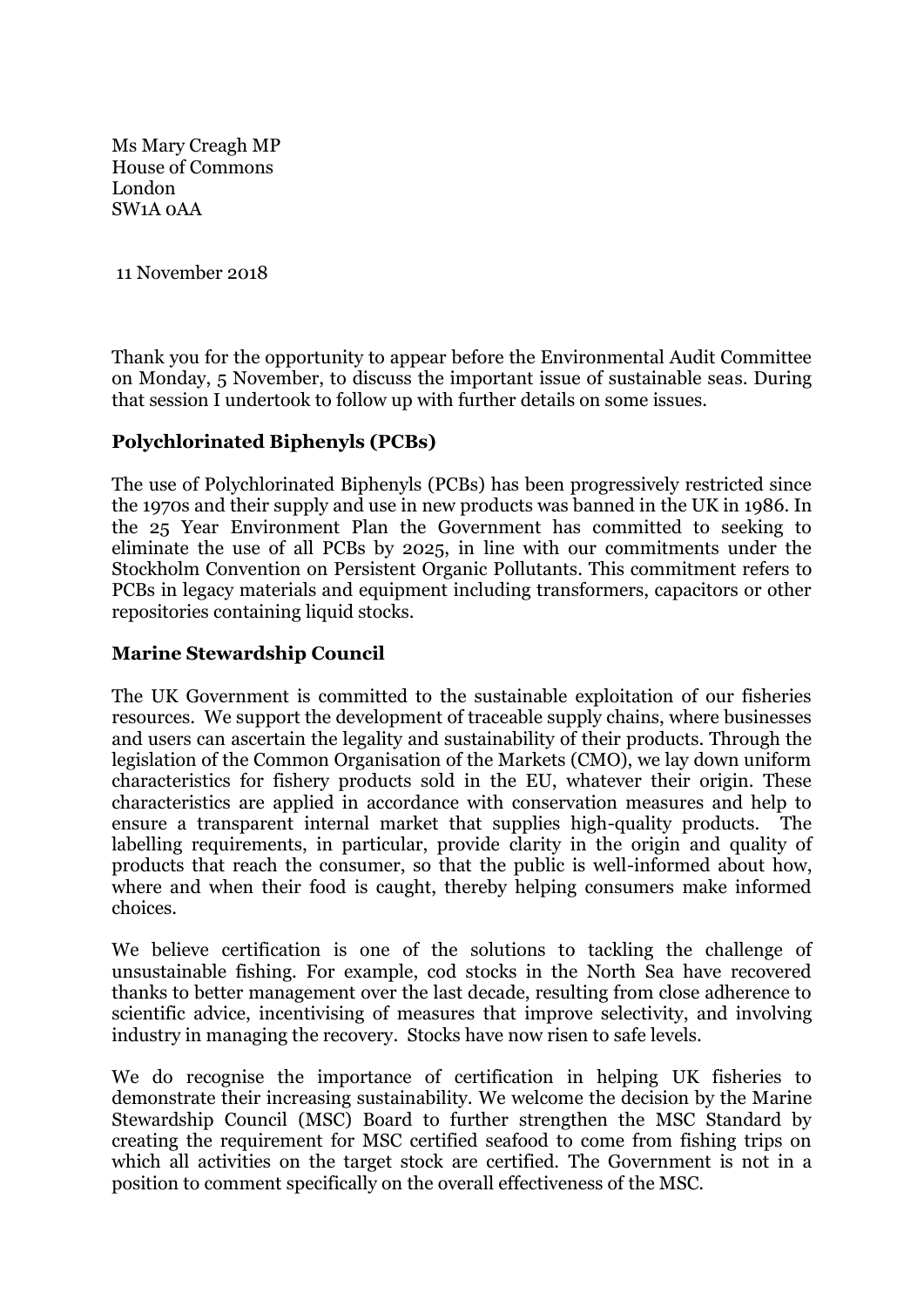## **Fishmeal/Fish-oil ingredients**

Feed supply and continued sustainability is an issue shared with other food sectors and all those which rely on the fisheries. The fishmeal and fish oils that are used in feedstuffs by the Scottish salmon farming industry are 100 per cent sourced from the IFFO responsible fishing scheme or by the Marine Stewardship Council certified fisheries. IFFO is an international trade organisation that represents and promotes member companies in the fishmeal and fish oil industry worldwide.

The Scottish Government is supportive of the exploration of alternative feed sources. In 2014, the Scottish Government provided £11.1 million to establish the Scottish Aquaculture Innovation Centre (match funded by industry). Sustainable feed is a key area for the Scottish Aquaculture Innovation Centre, which is leading research on feed development with the aim of optimising fish health and nutrition. This includes projects exploring alternative protein sources for fish feed, for example exploring the use of avian proteins in salmon feeds.

The Scottish Salmon Producers' Organisation (SSPO) has a publicly stated policy of opposing the use of GM in salmon production. According to the SSPO "there is currently no such activity on Scottish farms and we can foresee no circumstance under which there would be in the future." [\(http://scottishsalmon.co.uk/position](http://scottishsalmon.co.uk/position-statement-transgenics/)[statement-transgenics/.](http://scottishsalmon.co.uk/position-statement-transgenics/) While the Scottish Government has said it will ban the cultivation of GM crops in the open environment, it is up to the industry to decide whether or not to use EU approved GM feed. GM feed has to be labelled as such so that the industry can make informed choices. Feed research trials are taking place in Scotland which uses GM fish feed where marine algae have been added to the camelina plant as a source of Omega 3.

The Scottish Government has taken a longstanding precautionary approach to GM. Scotland's decision, as provided for by EU rules which allow the opt out of cultivation of the EU approved GM crops, is in tune with two thirds of Europe. The Scottish Government's position recognises and supports the cutting-edge GM science that is undertaken in research laboratories across Scotland but remains focused on preventing the cultivation of GM crops in the open air. The Scottish Government supports the use of GM as a research tool and the development of modern genomicsbased plant breeding tools which enable new conventional crop varieties to be developed more quickly and efficiently. However, it does not fund research aimed directly at the production of GM crops.

With respect to krill, the UK is a proactive member of the Commission for the Conservation of Antarctic Marine Living Resources, which is responsible for developing and implementing measures for the conservation of the marine life in the Southern Ocean surrounding Antarctica. Krill harvesting is managed in a very precautionary manner based on robust scientific data. The current annual catch is around 0.3% of the unexploited biomass of the krill population in this region, ensuring there is a healthy breeding population and enough for predators such as penguins and whales.

The use of krill in the aquaculture industry is not an issue that has been directly raised with the FCO in the context of the development of the International Ocean Strategy. One of the aims of the strategy is to ensure that the Government looks holistically at these interconnected economic and environmental issues such as how we can promote sustainable aquaculture that helps wild fish stocks recover from overfishing, but without causing other environmental impacts.